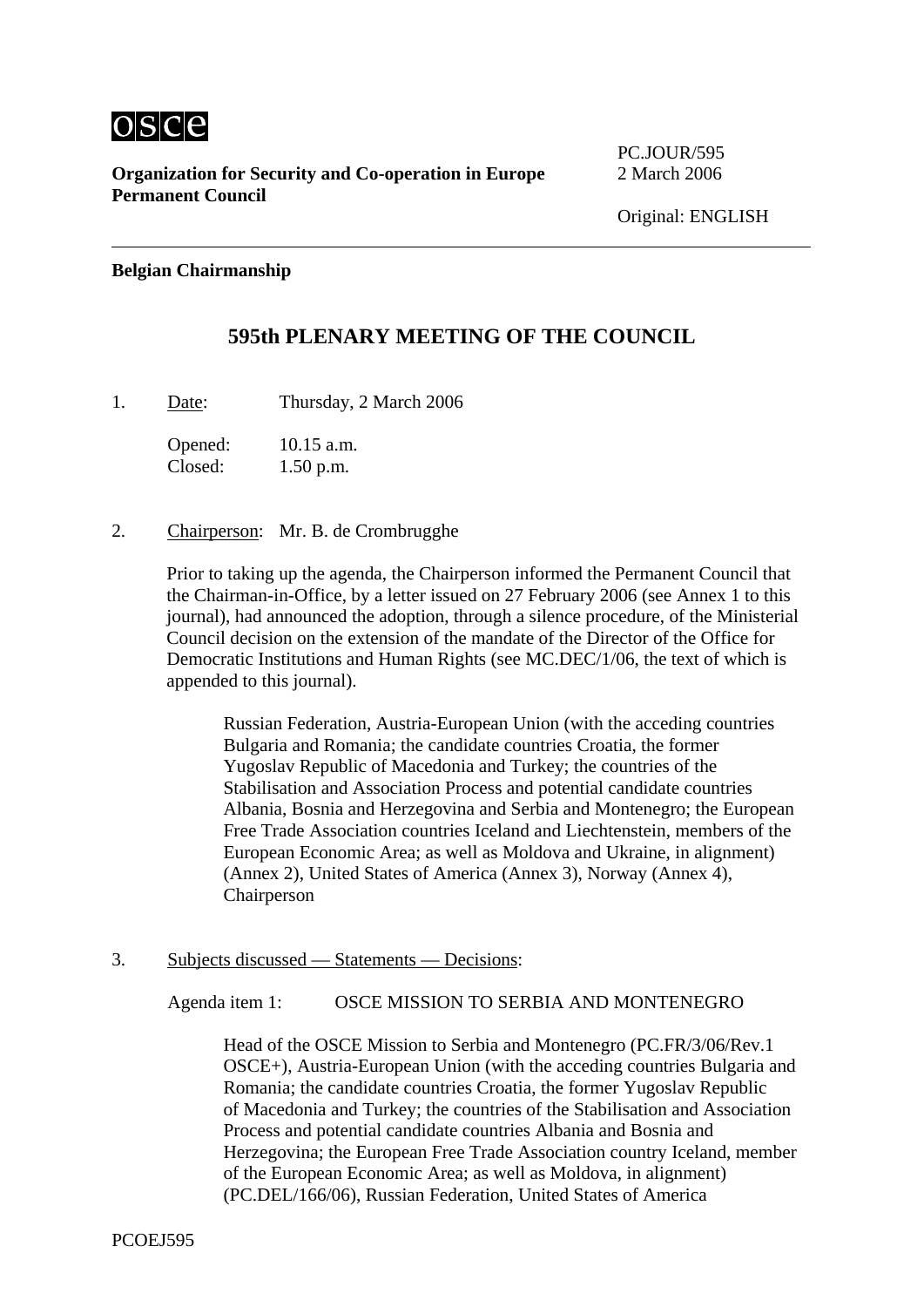(PC.DEL/176/06), Norway (PC.DEL/178/06), Canada, Croatia, Serbia and Montenegro (PC.DEL/184/06 OSCE+), Chairperson

Agenda item 2: ADDRESS BY THE MINISTER FOR FOREIGN AFFAIRS OF ARMENIA, H.E. MR. VARTAN OSKANIAN

Minister for Foreign Affairs of Armenia, United States of America (also on behalf of the Co-Chairmen of the Minsk Group) (PC.DEL/173/06), Austria-European Union (with the acceding countries Bulgaria and Romania; the candidate countries Croatia, the former Yugoslav Republic of Macedonia and Turkey; the countries of the Stabilisation and Association Process and potential candidate countries Albania, Bosnia and Herzegovina and Serbia and Montenegro; as well as Moldova and Ukraine, in alignment) (PC.DEL/161/06), Kazakhstan (PC.DEL/169/06), Moldova (also on behalf of Georgia and Ukraine) (PC.DEL/185/06 OSCE+), Canada, Turkey (PC.DEL/186/06), Azerbaijan, Chairperson

Agenda item 3: REVIEW OF CURRENT ISSUES

(a) *Human rights situation in Belarus and preparations for the presidential elections, to be held on 19 March 2006*: Austria-European Union (with the acceding countries Bulgaria and Romania; the candidate countries Croatia, the former Yugoslav Republic of Macedonia and Turkey; the countries of the Stabilisation and Association Process and potential candidate countries Albania, Bosnia and Herzegovina and Serbia and Montenegro; the European Free Trade Association countries Iceland, Liechtenstein and Norway, members of the European Economic Area; as well as Moldova and Ukraine, in alignment) (PC.DEL/162/06), United States of America (PC.DEL/172/06), Belarus, Lithuania

Right of reply: Belarus

- (b) *Deportation of Uzbek refugees from Ukraine*: Austria-European Union (with the acceding countries Bulgaria and Romania; the candidate countries Croatia, the former Yugoslav Republic of Macedonia and Turkey; the countries of the Stabilisation and Association Process and potential candidate countries Albania, Bosnia and Herzegovina and Serbia and Montenegro, in alignment), United States of America (PC.DEL/177/06), Switzerland (also on behalf of Canada, Iceland, Liechtenstein and Norway) (PC.DEL/167/06), Uzbekistan, Ukraine (PC.DEL/182/06 OSCE+), Kyrgyzstan
- (c) *The case of Ms. N. Khidoyatova in Uzbekistan*: Austria-European Union (with the acceding countries Bulgaria and Romania; the candidate countries Croatia, the former Yugoslav Republic of Macedonia and Turkey; the countries of the Stabilisation and Association Process and potential candidate countries Albania, Bosnia and Herzegovina and Serbia and Montenegro; the European Free Trade Association country Iceland, member of the European Economic Area; as well as Moldova and Ukraine, in alignment) (PC.DEL/168/06), Uzbekistan
- (d) *Final report of the ODIHR on the presidential elections in Kazakhstan, held on 4 December 2005*: Austria-European Union (with the acceding countries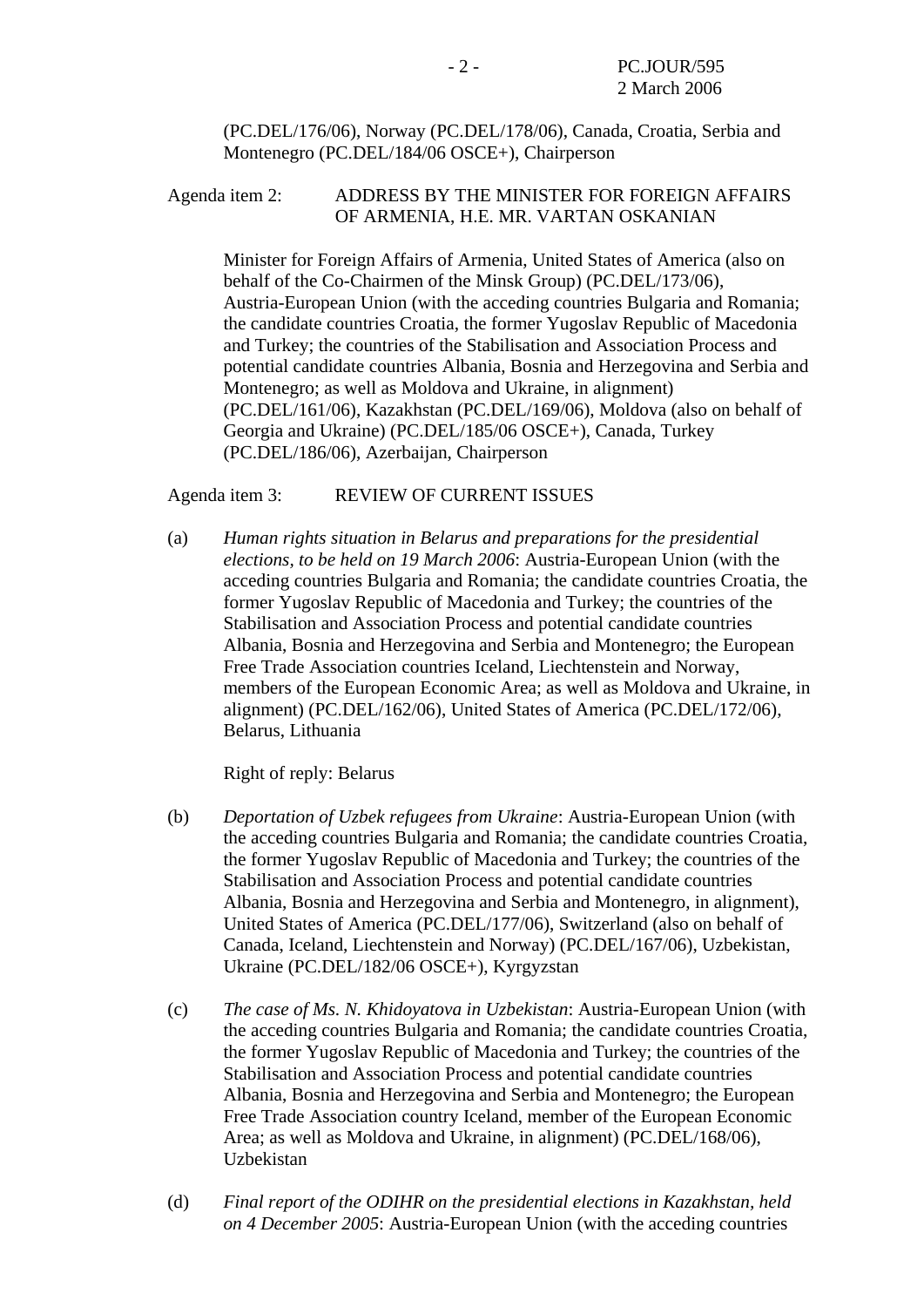Bulgaria and Romania; the candidate countries Croatia, the former Yugoslav Republic of Macedonia and Turkey; the countries of the Stabilisation and Association Process and potential candidate countries Albania, Bosnia and Herzegovina and Serbia and Montenegro; the European Free Trade Association country Iceland, member of the European Economic Area; as well as Moldova and Ukraine, in alignment) (PC.DEL/164/06), Kazakhstan (PC.DEL/170/06)

- (e) *Investigation into the assassination of Mr. A. Sarsenbaiuly in Kazakhstan*: Kazakhstan (PC.DEL/171/06)
- (f) *Resolution of the Georgian parliament regarding the peacekeeping forces in South Ossetia, Georgia*: Austria-European Union (with the acceding countries Bulgaria and Romania; the candidate countries Croatia, the former Yugoslav Republic of Macedonia and Turkey; the countries of the Stabilisation and Association Process and potential candidate countries Albania, Bosnia and Herzegovina and Serbia and Montenegro; as well as Moldova and Ukraine, in alignment) (PC.DEL/163/06), Ukraine (also on behalf of Azerbaijan and Moldova) (PC.DEL/183/06 OSCE+), United States of America (PC.DEL/174/06), Russian Federation (PC.DEL/181/06 OSCE+), Georgia (PC.DEL/180/06 OSCE+)
- (g) *Negotiations on the Transdniestrian conflict*: Moldova (PC.DEL/160/06), Russian Federation, Chairperson

Agenda item 4: REPORT ON THE ACTIVITIES OF THE CHAIRMAN-IN-OFFICE

*Announcement of the distribution of the written report on the activities of the Chairman-in-Office (CIO.GAL/31/06)*: Chairperson

Agenda item 5: REPORT OF THE SECRETARY GENERAL

*Announcement of the distribution of a written report of the Secretary General (SEC.GAL/39/06 OSCE+)*: Chairperson

Agenda item 6: ANY OTHER BUSINESS

- (a) *A follow-up meeting concerning the recent publication of certain cartoons in the media of participating States, to be held on 6 March 2006*: Chairperson
- (b) *Parliamentary elections in Cyprus, to be held on 21 May 2006*: Cyprus (PC.DEL/187/06)
- (c) *Launch of a project for the destruction of anti-personnel landmines in Belarus*: Belarus
- 4. Next meeting:

Thursday, 9 March 2006, at 10 a.m., in the Neuer Saal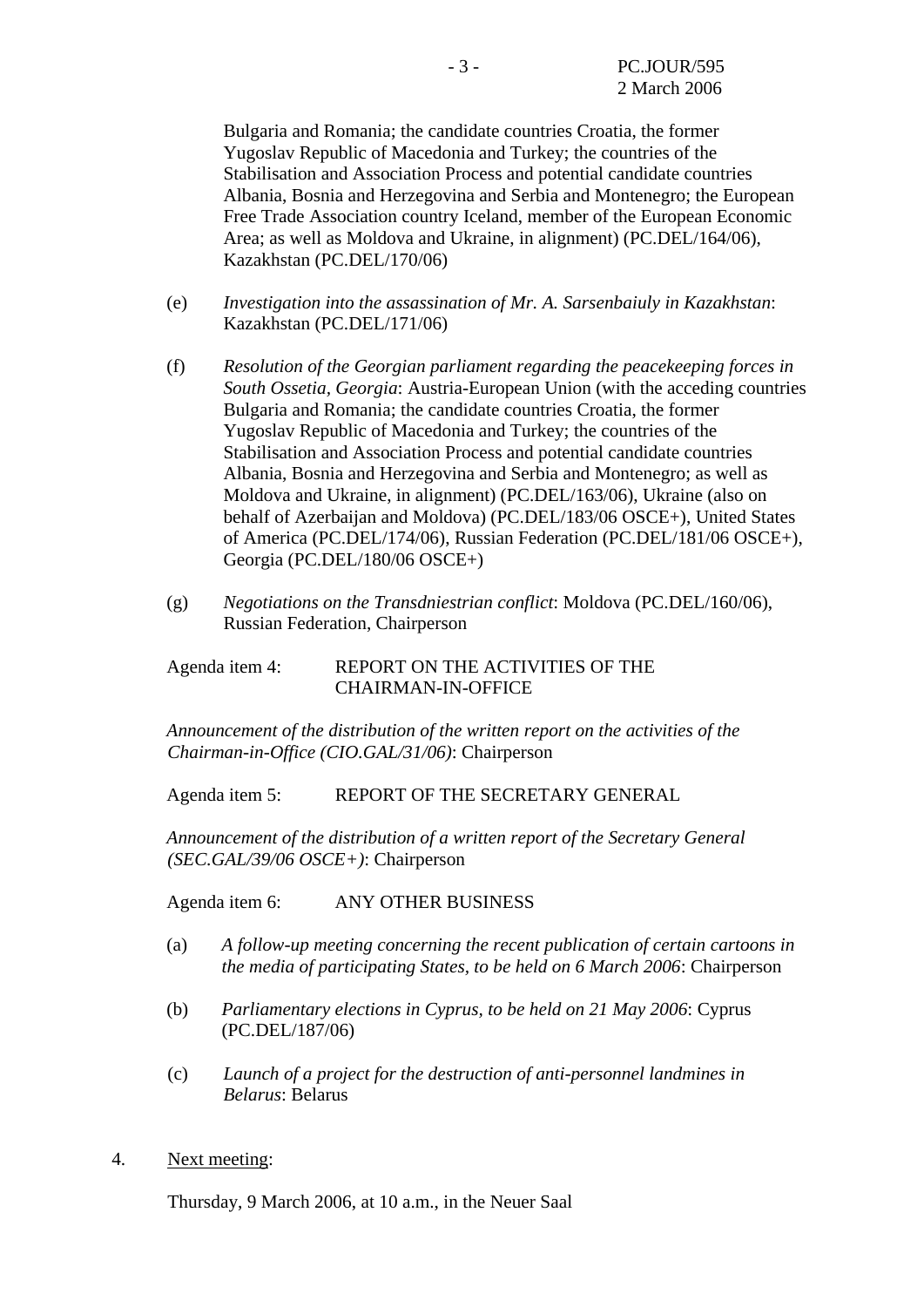

PC.JOUR/595

Original: ENGLISH

**595th Plenary Meeting**  PC Journal No. 595, Point 2

# **LETTER OF THE CHAIRMAN-IN-OFFICE**

Brussels, 27 February 2006

Dear Colleague,

 In my capacity as OSCE Chairman-in-Office, I have the honour of informing you that the period of silence on the decision of the Ministerial Council on the extension of the mandate of the Director of the ODIHR (MC.DEC/1/06), expiring on 27 February 2006 at 5 p.m. CET, has not been broken.

 The decision is therefore effective as of today and will be attached to the journal of the Fourteenth Meeting of the OSCE Ministerial Council and to the journal of the next meeting of the Permanent Council on 2 March 2006.

 Those participating States that intend to exercise their right to make an interpretative statement or a formal reservation under paragraph 79 (Chapter 6) of the Final Recommendations of the Helsinki Consultations (1973) are invited to do so through their OSCE delegations at the above-mentioned meeting of the Permanent Council.

Yours sincerely,

Karel De Gucht

To the Ministers for Foreign Affairs of the OSCE participating States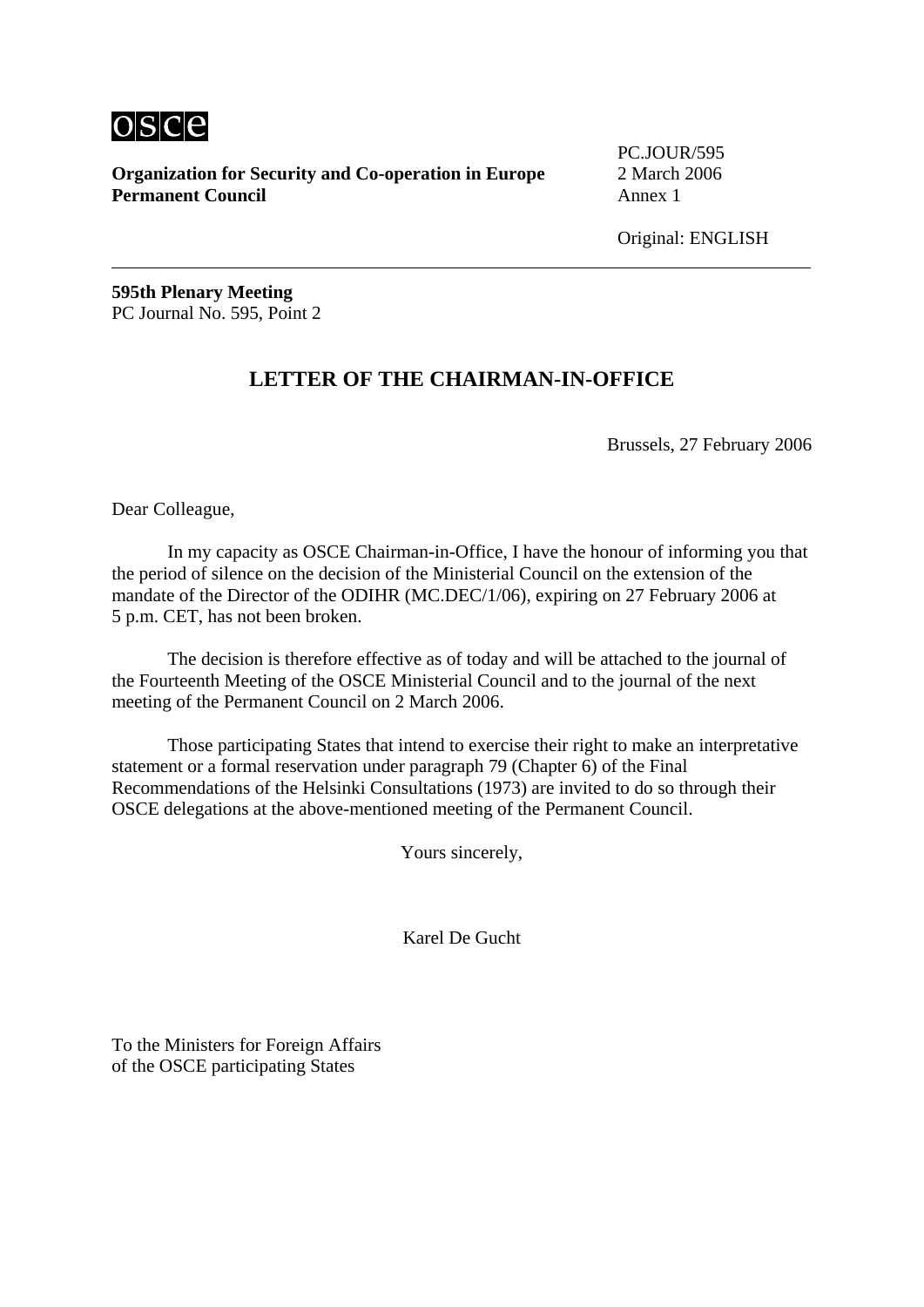

PC.JOUR/595

Original: ENGLISH

**595th Plenary Meeting**  PC Journal No. 595, Point 2

# **STATEMENT BY THE EUROPEAN UNION**

1. The European Union is pleased that Ambassador Strohal's mandate has been extended. This ensures that the ODIHR will continue to function under highly professional leadership without interruption.

2. The European Union is deeply disappointed, however, that it has not been possible to reach agreement on extending the Director's mandate for the usual three-year term of office, in line with precedent and with the provisions regulating the extensions of the mandates of the OSCE High Commissioner on National Minorities and the OSCE Representative on Freedom of the Media. These provisions should also apply to the Director of the ODIHR.

3. We strongly commend the ODIHR Director for his outstanding performance over the past three years and fail to see objective grounds on which his mandate, in deviation from past practice, has now been limited to two years. In order to ensure continuity at the helm of the ODIHR, the EU has agreed to the decision, but we do not look upon the extension by a mere two years as setting a precedent for determining the length of mandates of ODIHR directors in the future.

4. The EU is looking forward with great interest to the ongoing important undertakings of the ODIHR and once again reiterates its strong support for Ambassador Strohal and his staff.

5. The EU requests that this statement be attached to the journal of the day.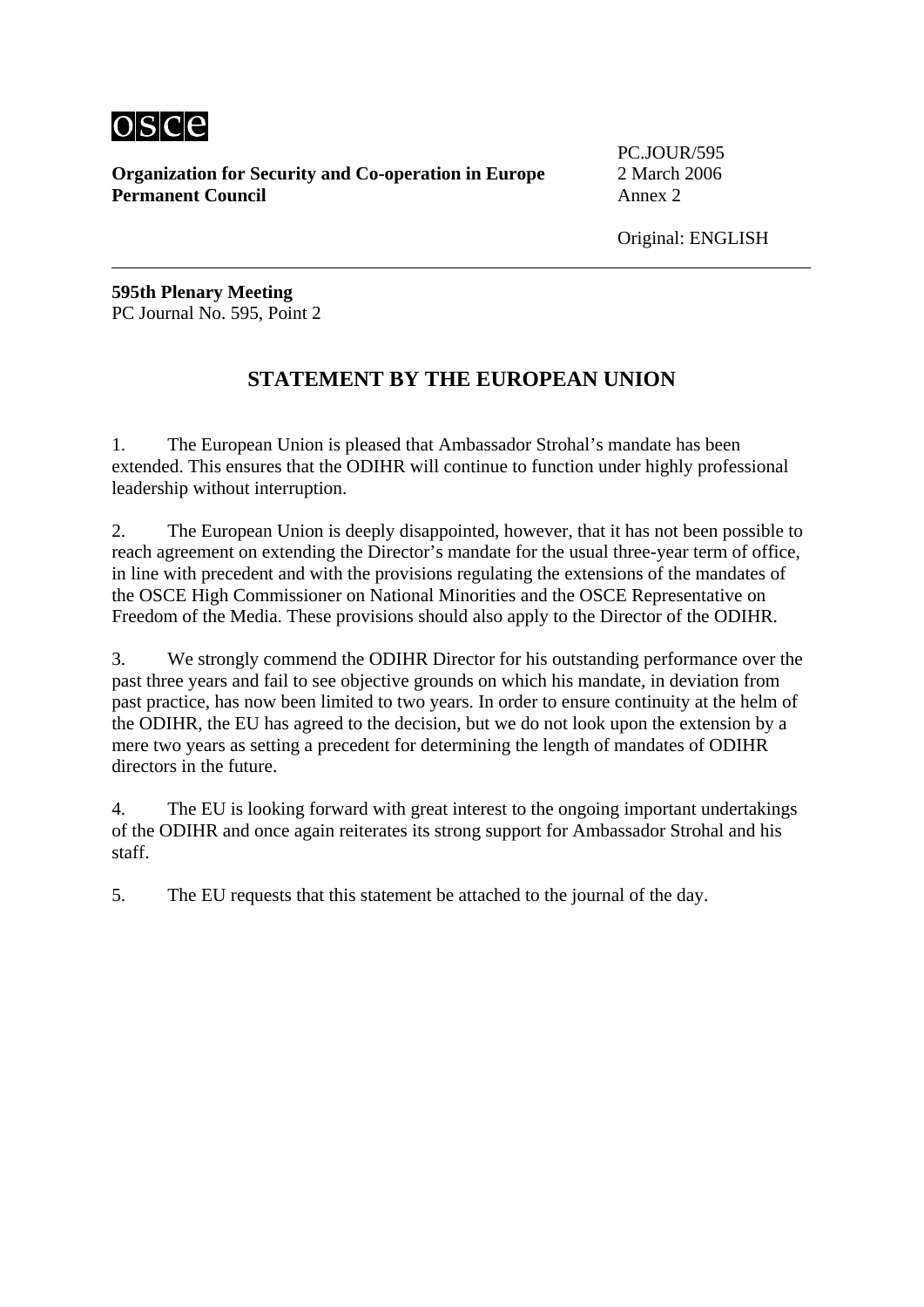

PC.JOUR/595

Original: ENGLISH

**595th Plenary Meeting**  PC Journal No. 595, Point 2

## **STATEMENT BY THE DELEGATION OF THE UNITED STATES OF AMERICA**

Thank you, Mr. Chairperson,

 By the adoption of this decision, the United States wishes to express its appreciation for the excellent job that Ambassador Strohal has done as Director of the Office for Democratic Institutions and Human Rights and its strong conviction that he will continue to serve the ODIHR, the OSCE and all of the Organization's participating States well by continuing as Director during the coming period.

 We have noted with satisfaction the broad support and confidence of participating States in the integrity of the ODIIHR and of its leadership.

 At the same time, we would also like to express our deep disappointment that it proved impossible to extend Ambassador Strohal's mandate for three years, which would have been in keeping with precedent, both for ODIHR directors and for heads of other OSCE institutions. We do not believe that the current extension for a period of less than three years should be seen as setting a new precedent and sincerely hope that, in the future, heads of OSCE institutions will be considered for extension based on their merit and service to the Organization rather than on any other extenuating circumstances.

I would request that this statement be attached to the journal of the day.

Thank you, Mr. Chairperson.